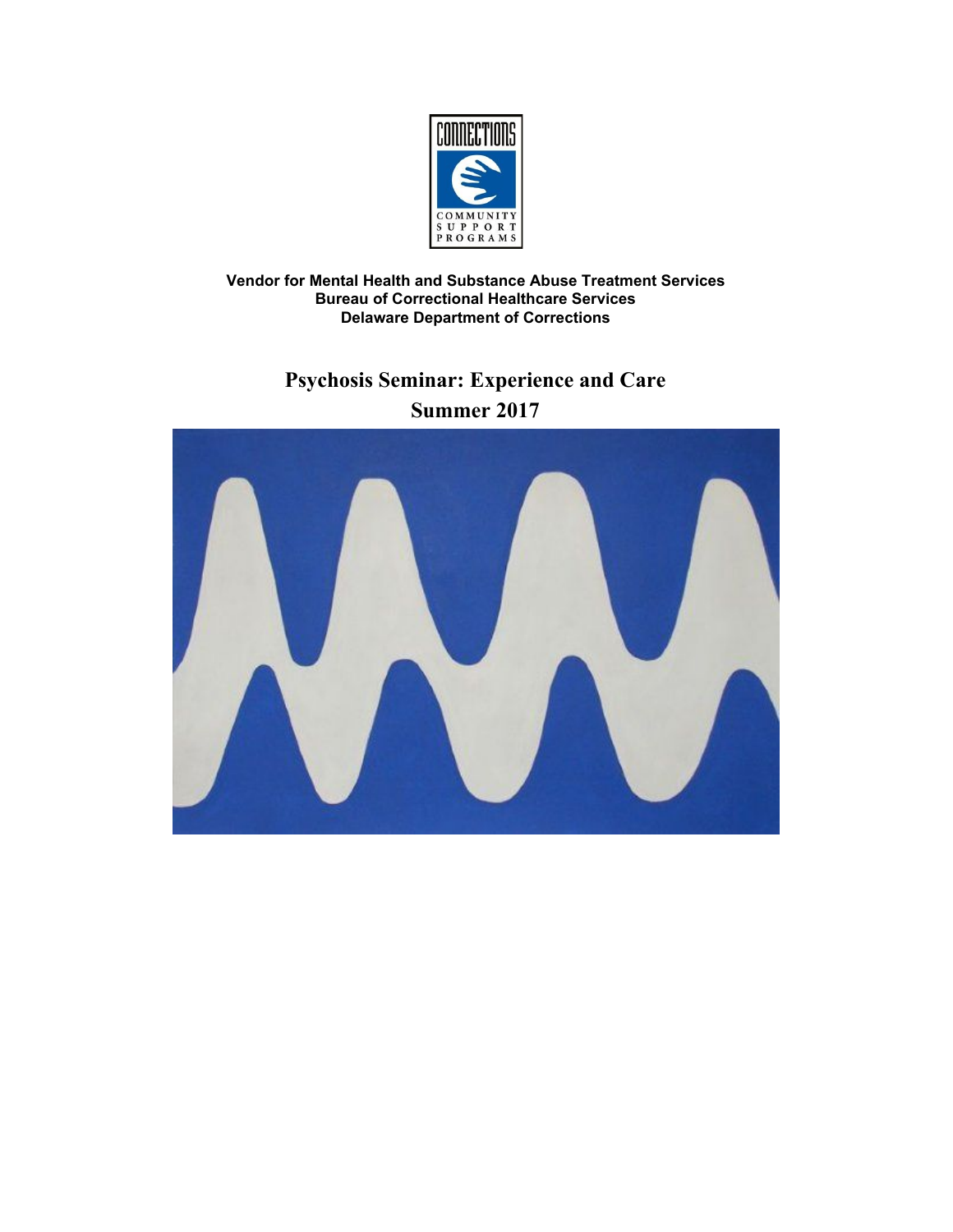### Annotated Syllabus

*Tuesday 1415-1515 RTC Director's of ice (MHU admin area)* Mark Richardson, Psy.D. [mrichardson@connectionscsp.org](mailto:mrichardson@connectionscsp.org)

This seminar serves as an introduction to a constellation of human experiences referred to as "schizophrenia" or "psychosis." The lived experiences of people who become psychotic, or are referred to by others as psychotic, will be emphasized. An approach to facilitative participation in the lives of some psychotic persons that is trauma-informed and recovery-oriented, and integrates existential, psychoanalytic, and cognitive psychological traditions, will be considered. Seminar participants will have the opportunity to relate their direct clinical experiences with readings from relevant bases of literature in weekly small group discussions. Readings will be emailed out to participants on Tuesday evenings. A poem expressive of the participant's experience in the seminar will be shared in the last session.

CE credits for successful completion available upon request.

### **Psychosis?**

"The real understanding is not a simple abstraction, but specific understandings of specific patients in detail" (*B. Karon, personal communication, 07/26/2012*)

### **Lived Perspectives**

WK1 (Marquez, Mae Harden, Ron Coleman, Ron Bassman) - 6/27/17 WK2 (Pat Deegan, Berta Britz, Read) - 7/6/17

### **Can People Recover?**

WK3 (The Harding Studies, Whitaker & Deikman) - 7/11/17

### **How? An Integrated Model of Care in Confinement**

WK4 Connection: Meaningful Relationship - 7/18/17 WK5 Empowerment: Meaningful Activity - 7/25/17 WK6 Understanding: Meaning & Purpose - 8/1/17

### **Endings**

WK7 Review (Where are you now?) - 8/8/17 WK8 Poetry Presentations and Acknowledgements - 8/15/17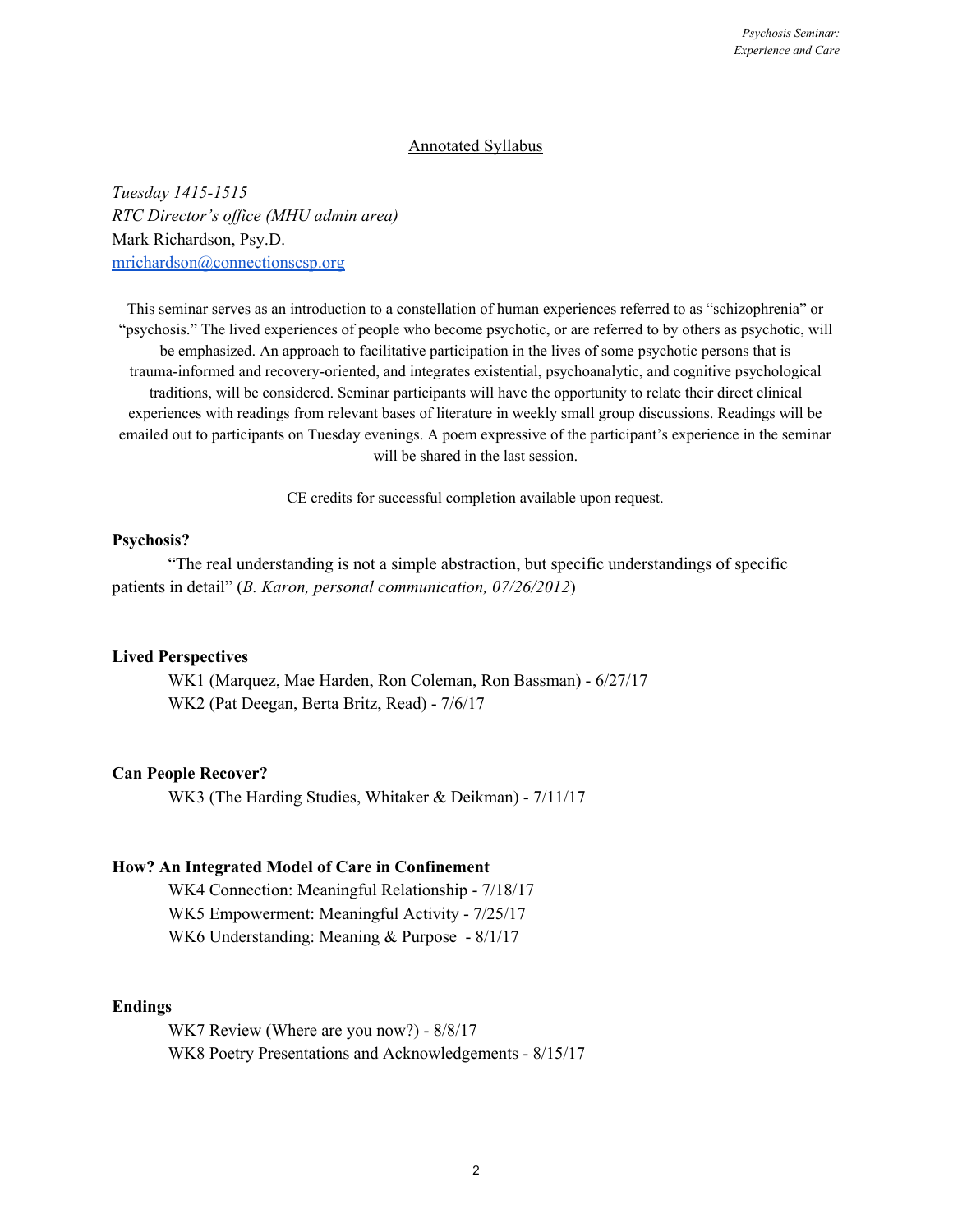## Outline and Readings

## **Lived Perspectives**

- "I only came to use the phone." From García, M. G., & Grossman, E. (1993). *Strange pilgrims: Twelve stories*. New York: Knopf.
- Mae Harden et al
	- Parks, J. (2014, October 07). Those troubled by hearing voices learn to manage the cacophony. *The Philadelphia Inquirer.*
- Ron Coleman et al
	- Burling, S. (2015, October 30). Hearing voices, and living with them. *The Philadelphia Inquirer.*
- Ron Bassman
	- Bassman, R. (2000). Consumers/Survivors/Ex-Patients as Change Facilitators. *New Directions for Mental Health Services*, 88, 93-102.
- Pat Deegan
	- Deegan, P. (1996). Coping with: Recovery as a journey of the heart. *Psychiatric Rehabilitation Journal*, *19*, 3, 91-97.
- Berta Britz
	- Britz, B. (2017). Listening and hearing: A voice hearer's invitation into relationship. *Frontiers in Psychology*, *8*, 387, 1-4.
- Read et al
	- Read, J., Fosse, R., Moskowitz, A., & Perry, B. (2014). The traumagenic neurodevelopmental model of psychosis revisited. *Neuropsychiatry*, *4*, 1, 65-79.

### **Can people recover from psychosis? Yes.**

- The Harding Studies
	- Harding, C., Brooks, G., Ashikaga, T., Strauss, J., & Breier, A. (1987). The Vermont longitudinal study of persons with severe mental illness, II: Long-term outcome of subjects who retrospectively met DSM-III criteria for schizophrenia. *The American Journal of Psychiatry*, *144*, 6, 727-735.
		- longitudinal study term look at course of illness for "schizophrenia" patients; found heterogeneity of course (*contra* Kraepelin)
		- Vermont State Hospital
			- program of psychosocial rehabilitation; social psychiatry, medicine, vocational rehabilitation; organized around self-sufficiency
				- "blurring of roles...intensified relationships, and new expectations for patients and staff" (DeSisto, Harding, et al, 1995)
			- involved many "profoundly ill, back-ward, chronic patients"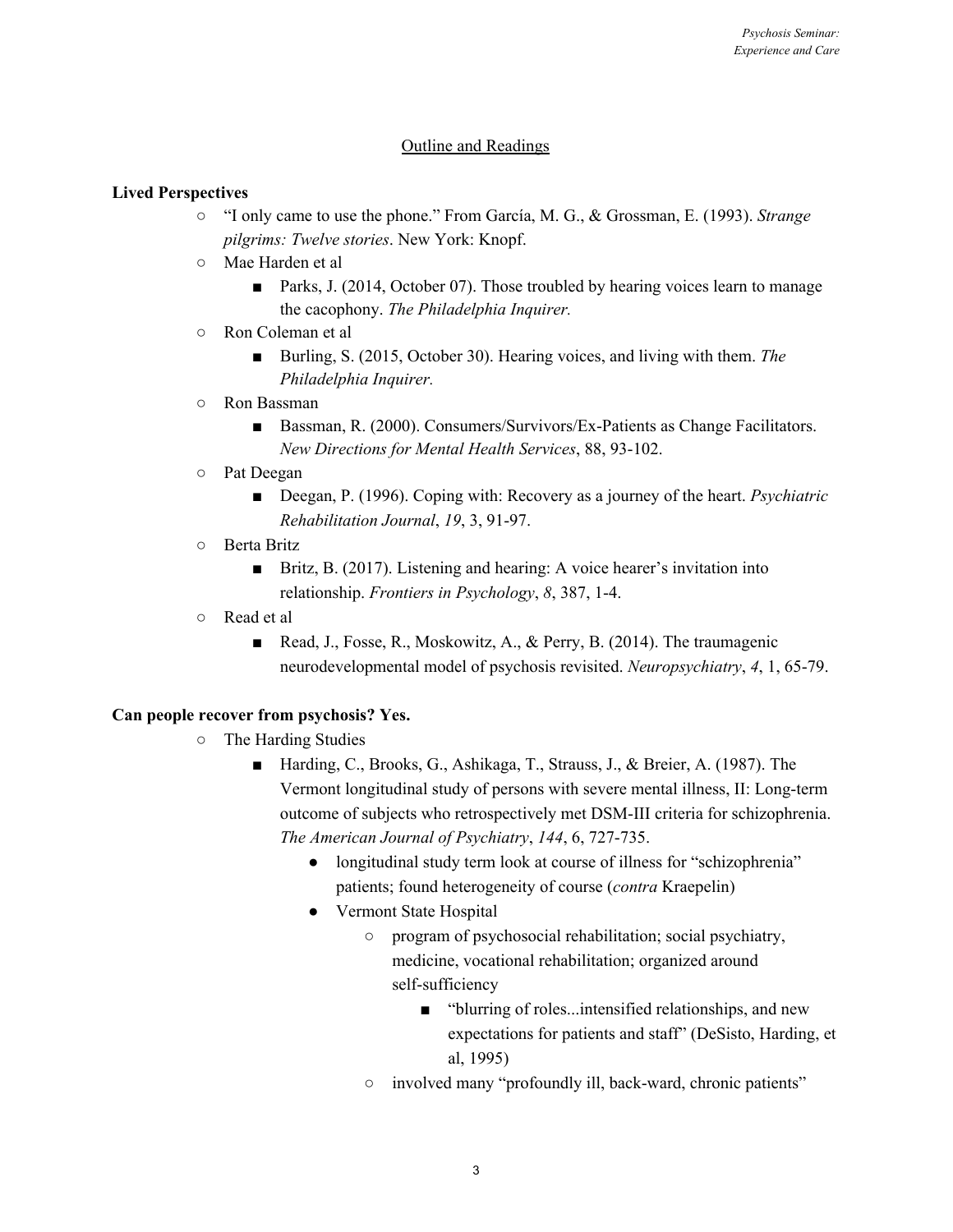- 62-68% showed no signs of schizophrenia 32 years later
	- 50% of these were found not to use psychotropic medication
- Maine (Augusta State Hospital)
	- comparison group of chronic schizophrenic patients
	- medical model of treatment
	- 48% recovery showed no signs of schizophrenia 32 years later
- DeSisto, M., Harding, C., McCormick, R., Ashikaga, T., & Brooks, G. (1995). The Maine and Vermont Three-Decade Studies of Serious Mental Illness. I. Matched comparison of cross-sectional outcome. British Journal of Psychiatry, 167, 331-342.
	- remaining subjects matched by age, sex, dx, chronicity
		- Vermont participants were found to be more productive, have fewer symptoms, and with better community adjustment and GAF scores
			- Authors propose that the differences in outcome were due to the treatment model as well as a policy in Vermont of allowing an earlier opportunity to reintegrate with community life
- The Empathic Ward
	- Whitaker, L. & Deikman, A. (2009). The empathic ward: Reality and resistance in mental health reform. *Ethical Human Psychology and Psychiatry*, *11*, 50-62.
	- Deikman, A. & Whitaker, L. (1979). Humanizing a psychiatric ward: Changing from drugs to psychotherapy. *Psychotherapy Theory, Research and Practice*, *16*, 2, 204-214.
		- Whitaker and Deikman opened an "experimental" inpatient ward consisting only of psychosocial interventions for one year
		- Rather than focusing on reduction of psychotic experiences and medication compliance as discharge criteria, the goal of this ward was to help residents of the ward gain psychological strength, and become more actively and creatively engaged with their own experiences and in helping others. With time, staff and residents developed a truly therapeutic milieu and sensibility in the ward, cultivated through empathy, camaraderie, and the sharing of power and responsibility.
			- At the end of one year, the "empathic ward" boasted fewer elopements (even with the ward being unlocked), fewer incidents of violence towards others and self-harm, and lower rates of readmission at follow-up than comparable units in the hospital with psychiatric treatment as usual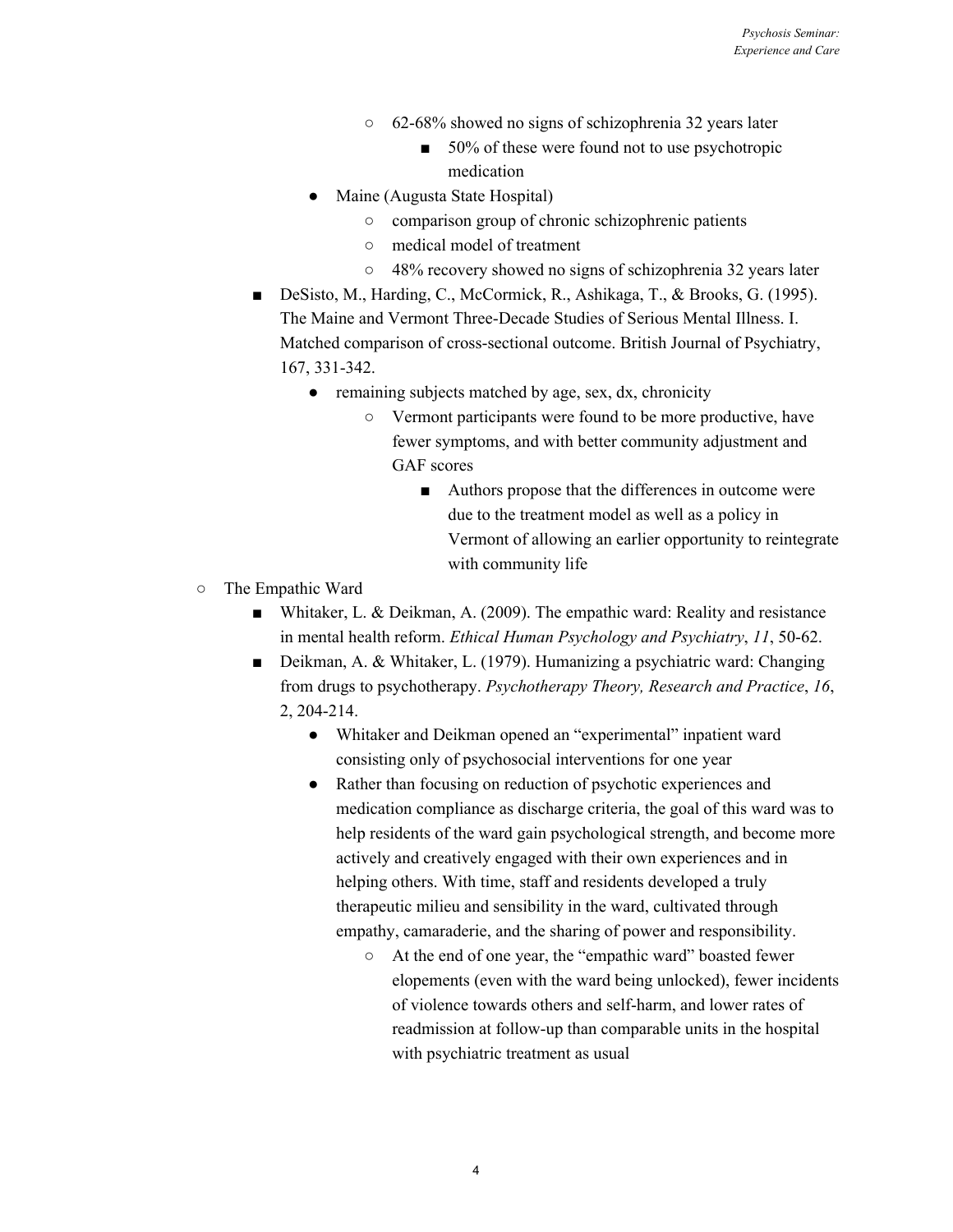- Karon's Michigan State Psychotherapy Project
	- Karon, B. & VandenBos, G. (1994). *Psychotherapy of schizophrenia: The treatment of choice*. New York, NY: Aronson.
		- Three experimental groups: psychotherapy without medication, psychotherapy with medication, only medication no therapy
		- *After two years:*
			- *medication only group - 2:1 chance of being rehospitalized*
			- *psychotherapy group (particularly with experienced therapists) - 2:1 change of not being rehospitalized*
- Open Dialogue (Finland, Western Lapland)
	- Seikkula, J., Alakare, B., & Aaltonen, J. (2011). The comprehensive open-dialogue approach(II). Long-term stability of acute psychosis outcomes in advanced community care: The Western Lapland Project. Psychosis, 3, 1–13.
		- Open Dialogue is a recovery-oriented psychosocial approach that emphasizes patient-centered care and engaging an individual's family and social network
		- improved outcomes for acute psychosis: fewer and shorter hospitalizations, less recidivism, reduced neuroleptic medication dosage, improved likelihood of employment, and greater improvements in functioning

**People can - and do - recover. How?**



**Components of Recovery** 

www.samhsa.gov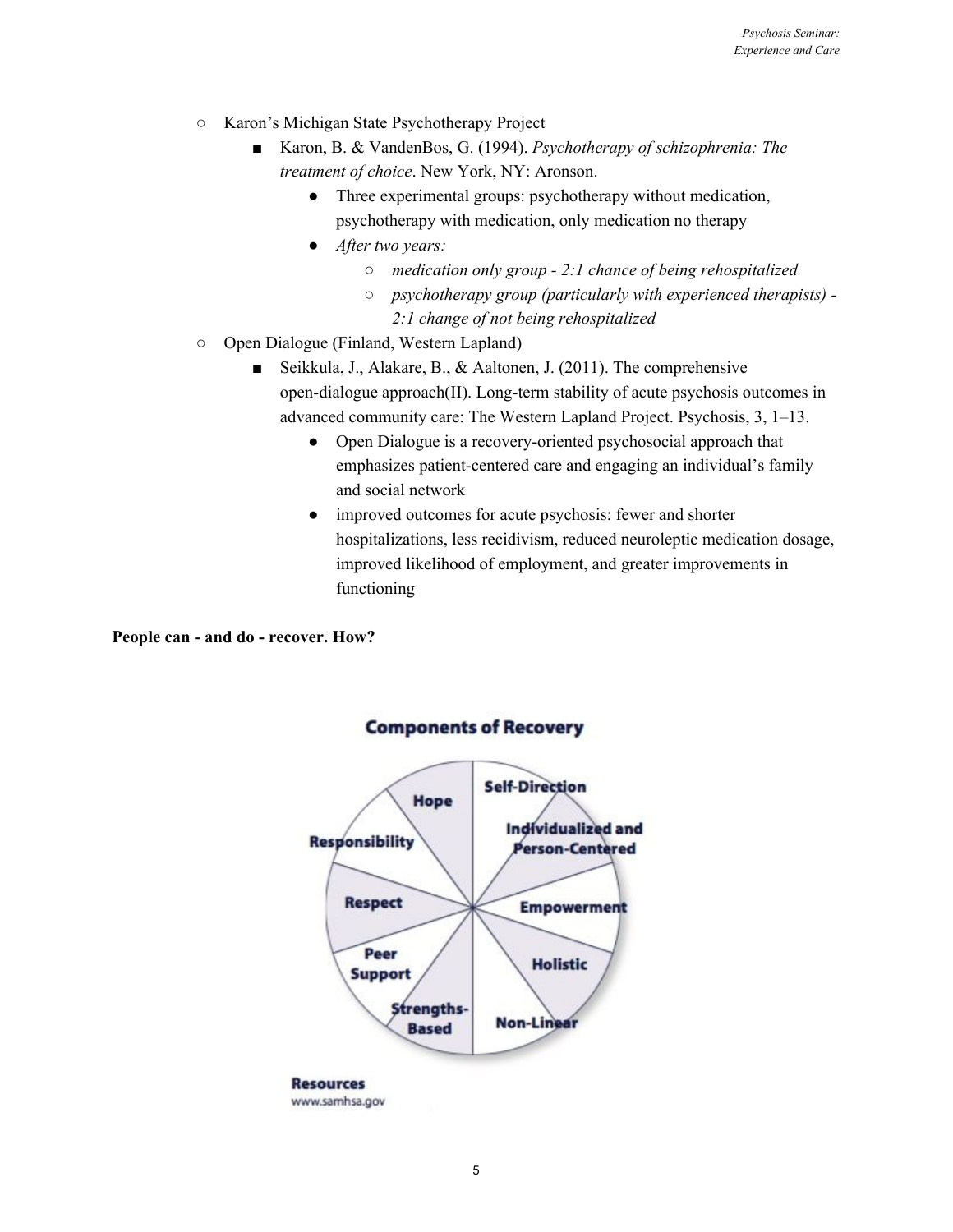# AN INTEGRATED APPROACH TO CARE IN CONFINEMENT *The Airplane*

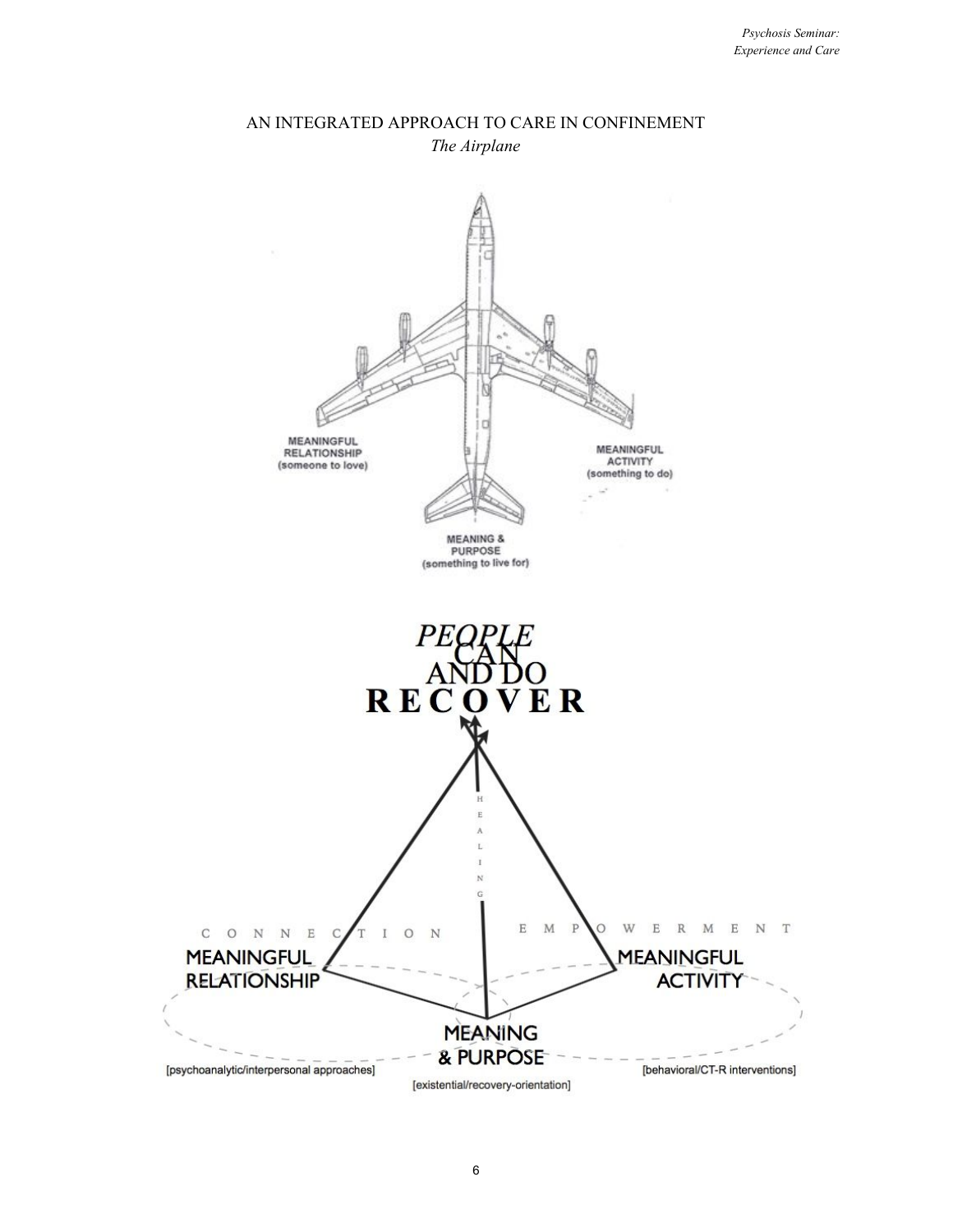# ○ AN INTEGRATED APPROACH TO CARE IN CONFINEMENT

- A model that weaves experiential and empirical threads together to focus and organize resources and intentions
- **The triad of meaningful relationship, meaningful activity, and meaning**  $\&$ purpose are necessary for integrated care of people in settings of confinement
	- Three underlying constructs conspire to motivate the approach:
		- *Connection* through Meaningful Relationship, I begin to sense myself and the potential for wholeness
		- *Empowerment* through Meaningful Activity, I begin to sense that I can contribute to the healing and growth of others
		- *Understanding* through Meaning & Purpose, I begin to make sense of my experiences and my life
- Meaningful relationship: Connection
	- Fromm-Reichmann, F. (1939). Transference problems in schizophrenia. *The Psychoanalytic Quarterly*, *8*, 412-426.
	- Whitaker, L. (2013). Resolving the trouble with schizophrenic thinking. *Ethical Human Psychology and Psychiatry*, *15*, 1, 50-58.
	- Lysaker, P. & Gumley, A. (2009). Psychotherapeutic and relational processes and the development of metacognitive capacity following five years of individual psychotherapy: A case study of a person with psychotic symptoms. *Psychosis*, *1*, 1-9.
- Meaningful activity: Empowerment
	- Grant, P. M., Reisweber, J., Luther, L., Brinen, A. P., & Beck, A. T. (2013). Successfully Breaking a 20-Year Cycle of Hospitalizations With Recovery-Oriented Cognitive Therapy for Schizophrenia. Psychological Services. Advance online publication. Doi: 10.1037/a0033912
	- Perivoliotis, D., Grant, P., & Beck, A. (2009). Advances in cognitive therapy for schizophrenia: Empowerment and recovery in the absence of insight. *Clinical Case Studies*, 8, 6, 424-437.
- Meaning and purpose: Understanding
	- Laing, R. (1960). *The divided self: An existential study in sanity and madness*. Harmondsworth, UK: Penguin.
	- Laing, R. (1967). *The politics of experience and the bird of paradise*. Harmondsworth, UK: Penguin.
	- Searles, H. (1961). Schizophrenic communication. *The Psychoanalytic Review*, 48A, 3-50.